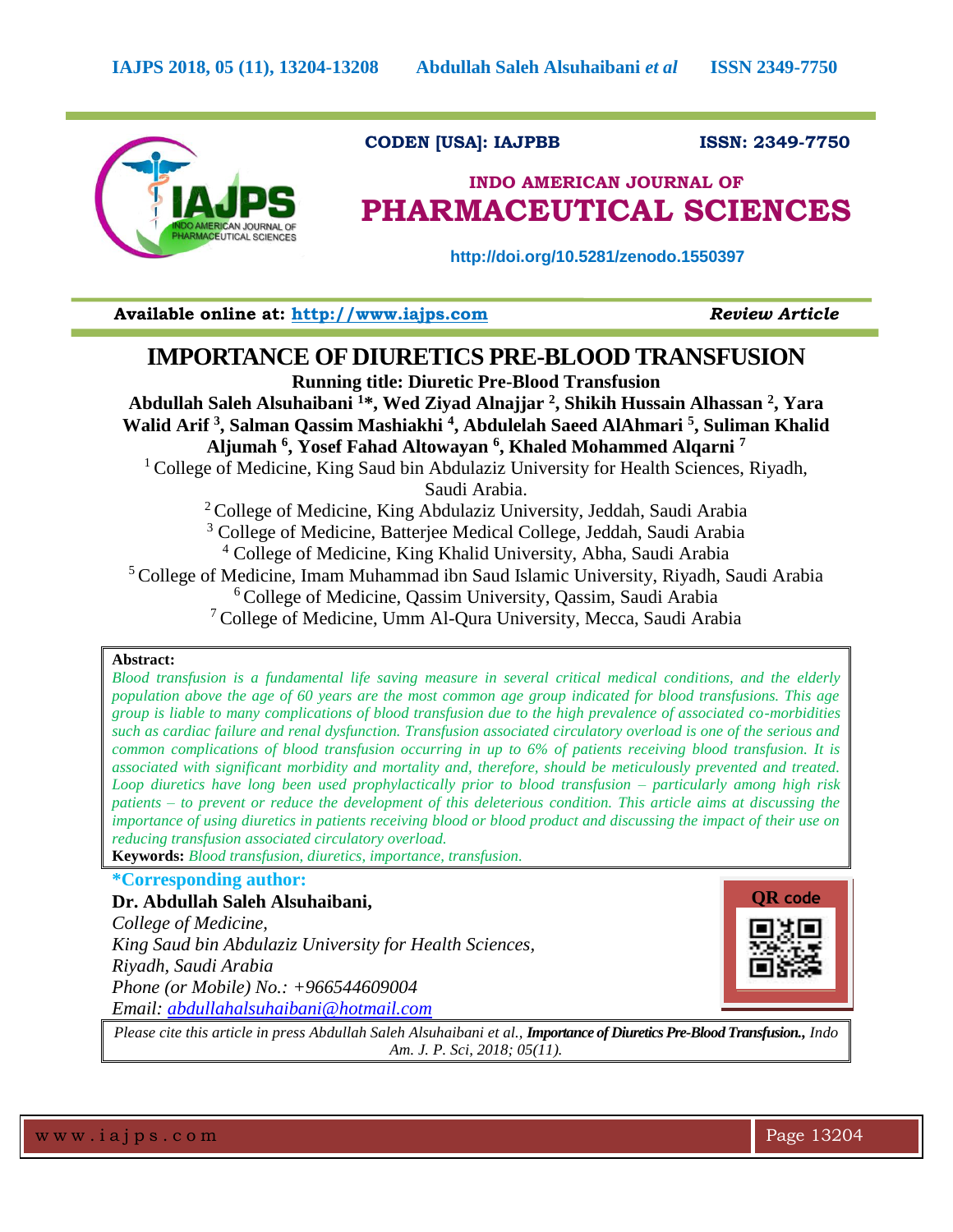## **INTRODUCTION:**

Blood transfusion is a fundamental life saving measure in several critical medical conditions. It is estimated that 112.5 million blood units are donated every year worldwide [1]. In the United states, about 21 million blood units are donated annually, and one patient in indicated for blood transfusion for two seconds<sup>2</sup>. Red blood cells are the most common blood component being transfused with about 36000 units used daily. Plasma and platelets come next with transfusion of 10000 and 7000 units on daily basis [2]. Developed countries have a higher donation rates than developing countries. It is estimated that the blood transfusion rate is 9 times higher in developed than developing countries [1]. The transfusion rate in developed countries is 32.1 per 1000 individuals annually versus 4.6 per 1000 people annually in developing countries<sup>1</sup>.

Elderly population above the age of 60 years are the most common age group indicated for blood transfusions [2], and the main indications at this age include cardiovascular operations, major trauma, blood loss with organ transplantation, and haematological malignancies<sup>3,4</sup>. In the United States, 1.7 million individuals were diagnosed with cancer and required blood transfusion at one point of their life<sup>2</sup> . Among adults, trauma related blood loss and pregnancy related complications constitute the main causes of blood transfusion [3,5,6]. Anaemia is the most common indication of blood transfusion in children. It is estimated that approximately 100000 children in the United states are born with sickle cell anaemia annually and require blood transfusion for life [2].

Whilst blood transfusion is essential for lifethreatening conditions, it is may be associated with serious complications. Acute serious complications include acute haemolysis, transfusion allergic reaction up to anaphylaxis, transfusion related lung injury, febrile reaction, transmission of bacterial, fungal, or viral infection, coagulopathy, metabolic derangement, and transfusion associated circulatory overload<sup>7</sup> . Delayed haemolysis, purpura, transfusion associated immunomodulation, iron overload, and micro-chimerism are the most common delayed complications of blood transfusion [7-9]. Despite being serious, most of the blood transfusion associated complications can be prevented via adopting certain precautions [10,11]. One of these precautions is the prophylaxis use of diuretics before blood transfusion [12], and this article will discuss the importance and impact of using diuretics in patients receiving blood transfusion.

## **USE OF DIURETICS AFTER BLOOD TRANSFUSION**

One of the main acute serious complications of blood transfusion in transfusion associated circulatory overload [13]. It is estimated to occur in 5.8% of patients receiving blood transfusion [14]. Transfusion associated circulatory overload occurs due to water retention and volume excess in patients who receive large volume of blood or blood products over short time [10]. This volume excess results in circulatory overload and accumulation of fluid in lungs with subsequent development of pulmonary oedema. This circulatory overload also leads to renal function compromise and myocardial dysfunction. For decades, diuretics – particularly loop diuretics – have been used by many physicians before blood transfusion to reduce water retention and transfusionrelated circulatory overload [15]. The rate of prophylactic diuretic use before blood transfusion ranges in literature from 39% to 43% [16,17], and they are particularly administered for patients who are at risk of circulatory overload such as patients with heart failure or renal dysfunction [16].

## *Transfusion-associated circulatory overload*

To date, there is no approved standardized definition to transfusion associated circulatory overload. The International Society of Blood Transfusion (ISBT) proposed a definition for the condition to allow early diagnosis and prompt management. It defined transfusion associated circulatory overload as a condition occurring within six hours of transfusion of blood or blood products characterized by one or more of the following symptoms and signs: hypertension, tachycardia, acute respiratory distress, worsening pulmonary oedema, or positive fluid balance<sup>18</sup>. Patients who develop transfusion associated circulatory overload typically present with dyspnoea, orthopnoea, palpitation, headache, and dizziness. Laboratory profile may reveal elevated levels of brain-type atrial natriuretic peptide [19].

## *Pathophysiology of transfusion-associated circulatory overload*

The exact pathophysiology of transfusion-associated circulatory overload remains elusive. It is thought that the excess volume of fluid transfused to the patient results in acute elevation of the intravascular fluid volume leading to increased venous return, increased pulmonary capillaries pressure and subsequently pulmonary oedema [20]. This is particularly common among patients with cardiac failure, congestive heart disease, or renal compromise. However, excess fluid overload does not seem to be the only pathophysiological mechanism responsible for transfusion associated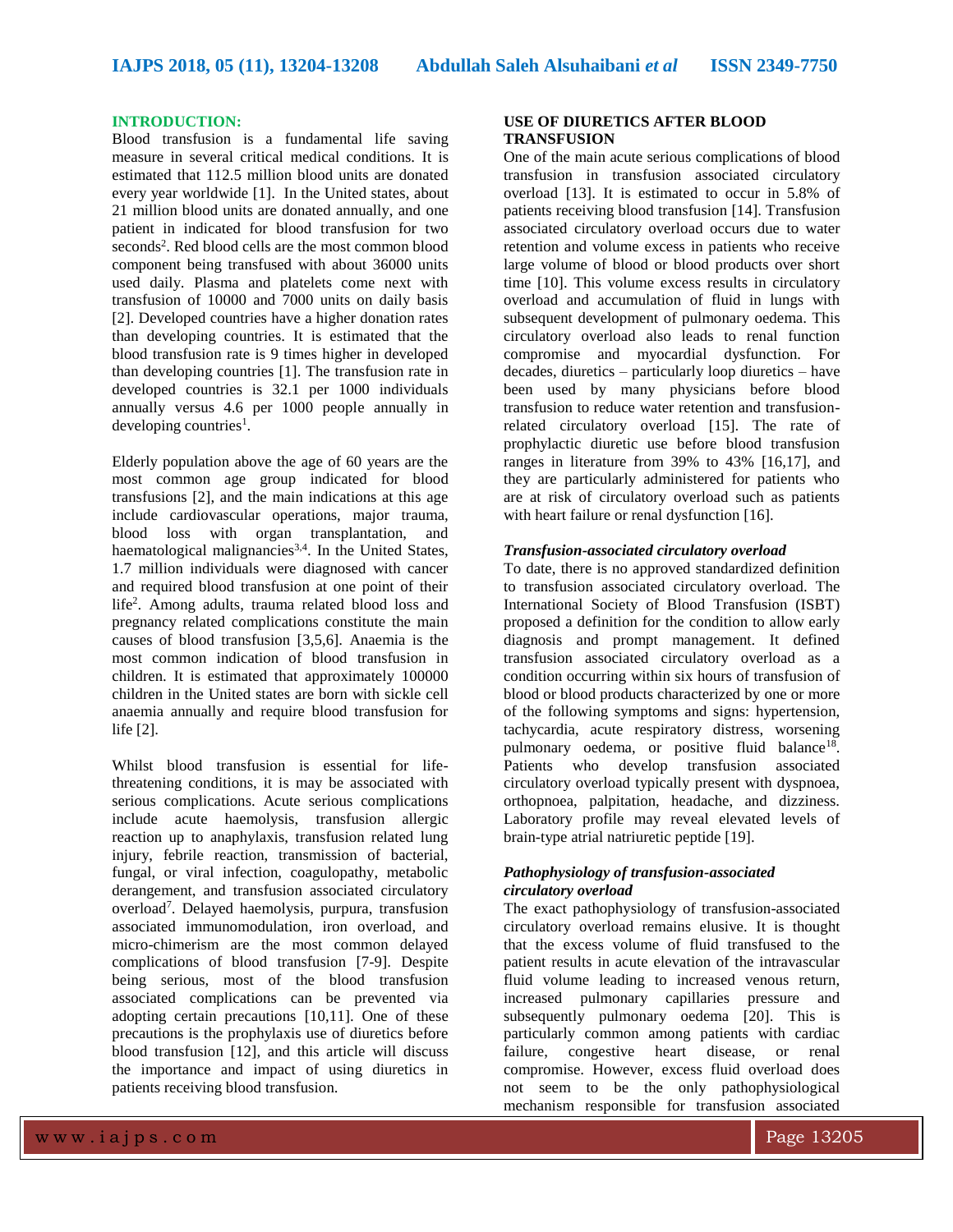circulatory overload because about 20% of patients develop the condition after transfusion of a single unit of blood or blood product containing around 300 milliliter [21]. A second mechanism for transfusion associated circulatory overload was thought to be due to an inflammatory response towards the transfused blood. This theory was supported by the significant reduction (around 50%) of the rate of transfusion associated circulatory overload in patients who had received blood products with reduced leucocytes [22]. It is proposed that the stored blood products accumulate considerable quantities of inflammatory mediators that, when transfused, interact with the host endothelium leading to endothelial damage and extravasation of fluids to the extravascular volume leading to pulmonary oedema [21].

### *Mechanisms of action of diuretics prior to blood transfusion*

Diuretics are thought to reduce transfusion associated circulatory through various mechanisms. On pulmonary level, loop diuretics can relax the smooth muscles of the respiratory airway and subsequently enhance the pulmonary compliance and reduce respiratory distress [23]. They can also reduce venous congestion through increasing venous dilatation, venous return, and venous capacity leading to diffusion of fluid and excess volume from the alveolar space to the intravascular space [24,25]. On renal level, loop diuretics act at the ascending loop of Henle via blocking a co-transporter for sodium, potassium, and chloride ions leading to water excretion and subsequently recusing circulatory overload [26].

## *Impact of diuretics administration among patients receiving blood or blood products*

Administration of diuretics is important to reduce transfusion associated circulatory overload and its associated morbidity and mortality. It is estimated that more than one third (38.5%) of cases of transfusion associated circulatory overload are severe or even life-threatening [12]. The mortality rates reported ranged from 1.2-7.3% in literature studies $12,27$ . Saraji and Tejani, in their review of 8 studies assessing the impact of using loop diuretics before blood transfusion, reported that diuretic use had a significant positive impact on reducing transfusion associated complications particularly circulatory overload in most of the studies [12]. Nand *et al*., studying the effect of using frusemide in patients with chronic anaemia necessitating frequent blood transfusion, found that frusemide resulted in significant reduction of pulmonary capillary wedge pressure in comparison to control (P<0.001).

In disagreement with these results, some authors reported that the use of diuretics was not effective in improving the pulmonary function among patients receiving blood transfusion. For instance, Sakar et al. reported that the pulmonary function tests were not different between patients who were administered loop diuretics and those who were not<sup>12</sup>. Pulmonary distress was not shown to be improved after using frusemide among patients undergoing blood transfusion as reported by Balegar *et al [28]*. Whilst controversy still exists about the efficacy of loop diuretics in reducing transfusion associated circulatory overload, it remains a common prophylactic measure adopted by at least one third of physicians to reduce potential serious complications [29].

#### **CONCLUSION:**

Prophylactic diuretic use prior to blood transfusion is a common practice among more than one third of patients receiving blood or blood products. Diuretics are essential to prevent or reduce transfusionassociated circulatory overload. Diuretics act by several mechanisms to reduce volume excess and pulmonary oedema. They relax the airway smooth muscles and subsequently enhance lung compliance, dilate the veins resulting in reduced venous congestion and fluid extravasation to the alveoli, and they act directly on renal tubules increasing the water excretion leading to a systemic reduction in hydrostatic capillary pressure and fluid transfer from intravascular to extravascular compartment particularly at the pulmonary capillary bed. Various studies have reported a significant positive effect of loop diuretics on reducing transfusion associated circulatory overload, enhancing the pulmonary function, and decreasing the respiratory stress. However, other researchers denied any significant difference between using and not using loop diuretics on patients' outcome. To date, controversy still exits about using diuretics prior to blood transfusion and clear-cut guidelines for practice are lacking. Future multicentric double blinded studies are recommended to state solid basis for the impact of prophylactic use of diuretics among patients receiving blood or blood products.

### **DECLARATIONS**

*Funding: None Conflict of interest: none to declare*

#### **REFERENCES:**

1. WHO. WHO | 10 facts on blood transfusion. *WHO*. 2017.

http://www.who.int/features/factfiles/blood\_trans fusion/en/. Accessed August 17, 2018.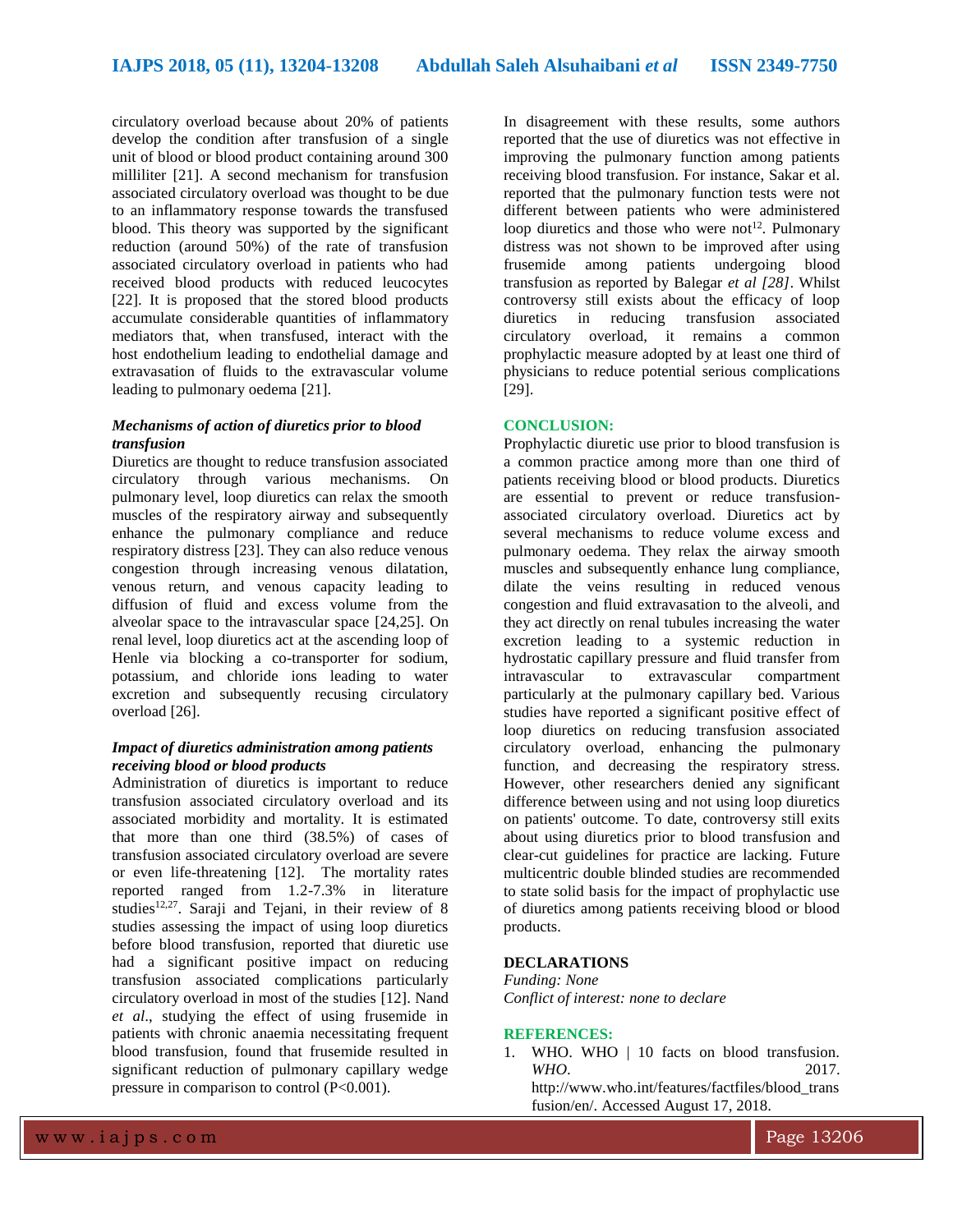- 2. American Red Cross. Blood Needs & amp; Blood Supply | Facts & amp: Statistics | Red Cross. https://www.redcrossblood.org/donateblood/how-to-donate/how-blood-donationshelp/blood-needs-blood-supply.html. Accessed August 17, 2018.
- 3. Napolitano LM, Kurek S, Luchette FA, et al. Clinical practice guideline: Red blood cell transfusion in adult trauma and critical care. *Crit Care Med*. 2009. doi:10.1097/CCM.0b013e3181b39f1b
- 4. Carson JL, Triulzi DJ, Ness PM. Indications for and Adverse Effects of Red-Cell Transfusion. *N Engl J Med*. 2017. doi:10.1056/NEJMra1612789
- 5. Breymann C. Iron Deficiency Anemia in Pregnancy. *Semin Hematol*. 2015. doi:10.1053/j.seminhematol.2015.07.003
- 6. Pham HP, Shaz BH. Update on massive transfusion. *Br J Anaesth*. 2013. doi:10.1093/bja/aet376
- 7. Sharma S, Sharma P, Tyler LN. Transfusion of blood and blood products: Indications and complications. *Am Fam Physician*. 2011. doi:10.1016/S0002-838X(11)60093-2
- 8. Eder AF, Chambers LA. Noninfectious complications of blood transfusion. *Arch Pathol Lab Med*. 2007. doi:10.1043/1543- 2165(2007)131[708:NCOBT]2.0.CO;2
- 9. Perrotta PL, Snyder EL. Non-infectious complications of transfusion therapy. *Blood Rev*. 2001. doi:10.1054/blre.2001.0151
- 10. Patil V, Shetmahajan M. Massive transfusion and massive transfusion protocol. *Indian J Anaesth*. 2014. doi:10.4103/0019-5049.144662
- 11. Kassim AA, Galadanci NA, Pruthi S, DeBaun MR. How i treat and manage strokes in sickle cell disease. *Blood*. 2015. doi:10.1182/blood-2014-09-551564
- 12. Sarai M, Tejani Aaron M. Loop diuretics for patients receiving blood transfusions. *Cochrane Database Syst Rev*. 2015. doi:10.1002/14651858.CD010138.pub2
- 13. Baronica R, Funes T, Tonković D, et al. Transfusion associated circulatory overload (TACO) -underestimated complication of transfusion: A case report. *Neurol Croat*. 2013.
- 14. Clifford L, Jia Q, Subramanian A, Yadav H, Schroeder DR, Kor DJ. Risk Factors and Clinical Outcomes Associated with Perioperative Transfusion-associated Circulatory Overload. *Anesthesiology*. 2017. doi:10.1097/ALN.0000000000001506
- 15. Popovsky MA. Transfusion-associated<br>circulatory overload: The plot thickens. circulatory overload: The plot thickens. *Transfusion*. 2009. doi:10.1111/j.1537- 2995.2008.02010.x
- 16. Lieberman L, Maskens C, Cserti-Gazdewich C, et al. A retrospective review of patient factors, transfusion practices, and outcomes in patients with transfusion-associated circulatory overload. *Transfus Med Rev*. 2013. doi:10.1016/j.tmrv.2013.07.002
- 17. Agrawal AK, Hsu E, Quirolo K, Neumayr LD, Flori HR. Red blood cell transfusion in pediatric patients with severe chronic anemia: How slow is necessary? *Pediatr Blood Cancer*. 2012. doi:10.1002/pbc.23238
- 18. Politis C, Wiersum JC, Richardson C, et al. The International Haemovigilance Network Database for the Surveillance of Adverse Reactions and Events in Donors and Recipients of Blood Components: technical issues and results. *Vox Sang*. 2016. doi:10.1111/vox.12447
- 19. Zhou L, Giacherio D, Cooling L, Davenport RD. Use of B-natriuretic peptide as a diagnostic marker in the differential diagnosis of transfusion-associated circulatory overload. *Transfusion*. 2005. doi:10.1111/j.1537- 2995.2005.04326.x
- 20. Gajic O, Gropper MA, Hubmayr RD. Pulmonary edema after transfusion: How to differentiate transfusion-associated circulatory overload from transfusion-related acute lung injury. *Crit Care Med*. 2006. doi:10.1097/01.CCM.0000214311.56231.23

21. Vlaar APJ, Veelo DP. The First Steps in Understanding of Transfusion-Associated Circulatory Overload—We Are on a "Roll"\*. *Crit Care Med*. 2018;46(4):650-651. doi:10.1097/CCM.0000000000002971

- 22. Blumberg N, Heal JM, Gettings KF, et al. An association between decreased cardiopulmonary complications (transfusion-related acute lung injury and transfusion-associated circulatory overload) and implementation of universal leukoreduction of blood transfusions. *Transfusion*. 2010. doi:10.1111/j.1537- 2995.2010.02748.x
- 23. Stewart A, Brion LP. Intravenous or enteral loop diuretics for preterm infants with (or developing) chronic lung disease. In: *Cochrane Database of Systematic Reviews*. ; 2011. doi:10.1002/14651858.CD001453.pub2
- 24. Shchekochikhin D, Al Ammary F, Lindenfeld J, Schrier R. Role of diuretics and ultrafiltration in congestive heart failure. *Pharmaceuticals*. 2013. doi:10.3390/ph6070851
- 25. Felker GM, Mentz RJ. Diuretics and ultrafiltration in acute decompensated heart failure. *J Am Coll Cardiol*. 2012. doi:10.1016/j.jacc.2011.10.910
- 26. Brater DC. Pharmacology of diuretics. *Am J Med*